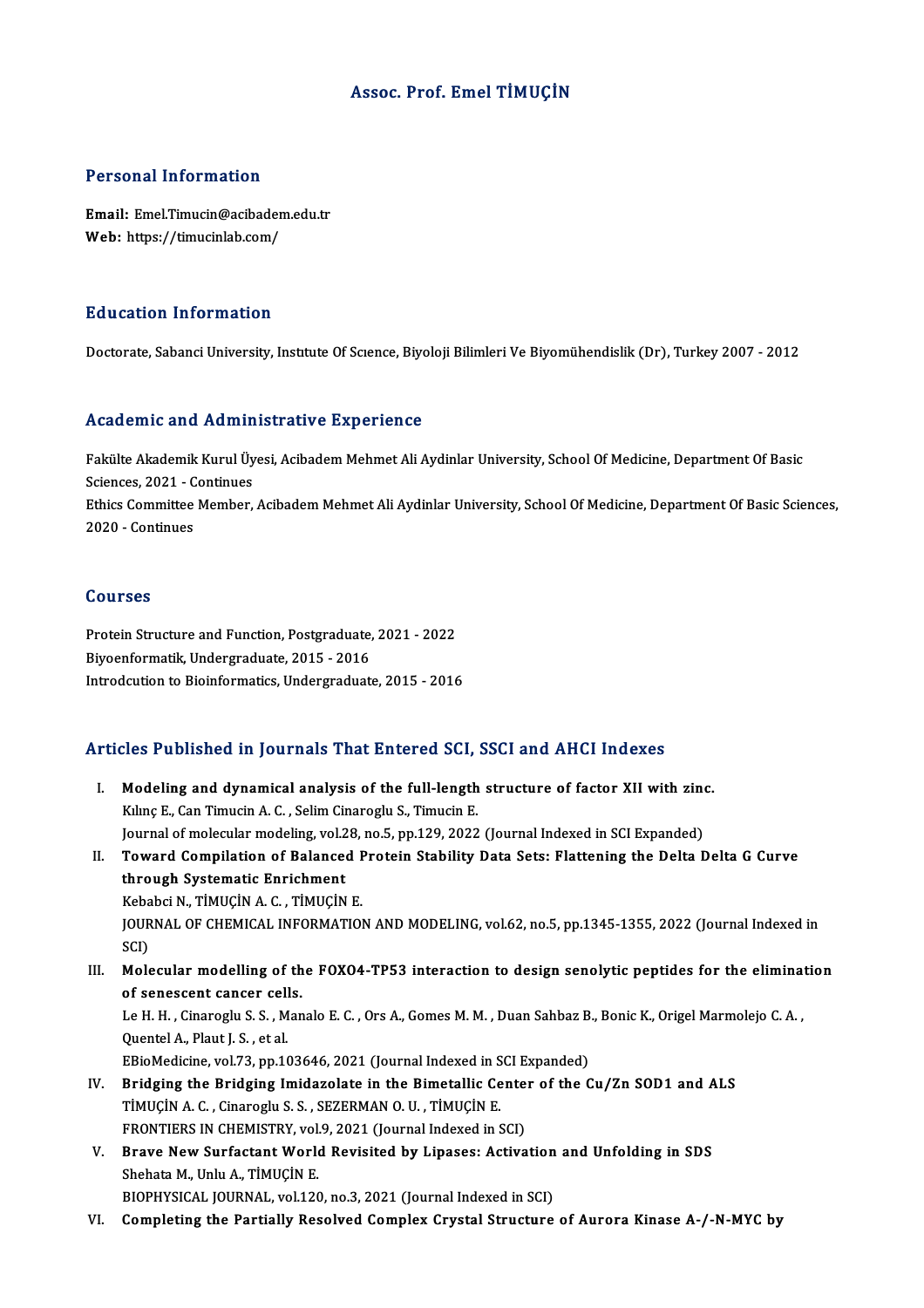|        | <b>Molecular Modeling</b>                                                                                                                                                   |
|--------|-----------------------------------------------------------------------------------------------------------------------------------------------------------------------------|
|        | Altiner P., Cinaroglu S. S. , TİMUÇİN E.                                                                                                                                    |
|        | BIOPHYSICAL JOURNAL, vol.120, no.3, 2021 (Journal Indexed in SCI)                                                                                                           |
| VII.   | Comprehensive evaluation of the MM-GBSA method on bromodomain-inhibitor sets.                                                                                               |
|        | Çınaroğlu S., Timuçin E.                                                                                                                                                    |
|        | Briefings in bioinformatics, vol.21, pp.2112-2125, 2020 (Journal Indexed in SCI)                                                                                            |
| VIII.  | Lipase and Water in a Deep Eutectic Solvent: Molecular Dynamics and Experimental Studies of the                                                                             |
|        | Effects of Water-In-Deep Eutectic Solvents on Lipase Stability.                                                                                                             |
|        | Shehata M., Unlu A., Sezerman U., Timucin E.                                                                                                                                |
|        | The journal of physical chemistry. B, vol.124, pp.8801-8810, 2020 (Journal Indexed in SCI)                                                                                  |
| IX.    | Understanding thermal and organic solvent stability of thermoalkalophilic lipases: insights from                                                                            |
|        | computational predictions and experiments.                                                                                                                                  |
|        | Shehata M., Timucin E., Venturini A., Sezerman O. U.                                                                                                                        |
|        | Journal of molecular modeling, vol.26, pp.122, 2020 (Journal Indexed in SCI Expanded)                                                                                       |
| X.     | Comparative Assessment of Seven Docking Programs on a Nonredundant Metalloprotein Subset of                                                                                 |
|        | the PDBbind Refined.                                                                                                                                                        |
|        | Çınaroğlu S., Timuçin E.                                                                                                                                                    |
|        | Journal of chemical information and modeling, vol.59, pp.3846-3859, 2019 (Journal Indexed in SCI)                                                                           |
| XI.    | Insights into an alternative benzofuran binding mode and novel scaffolds of polyketide synthase 13                                                                          |
|        | inhibitors.                                                                                                                                                                 |
|        | Çınaroğlu S., Timuçin E.                                                                                                                                                    |
|        | Journal of molecular modeling, vol.25, pp.130, 2019 (Journal Indexed in SCI)                                                                                                |
| XII.   | In silico identification of inhibitors targeting N-Terminal domain of human Replication Protein A.                                                                          |
|        | Çınaroğlu S., Timuçin E.<br>Journal of molecular graphics & modelling, vol.86, pp.149-159, 2019 (Journal Indexed in SCI)                                                    |
| XIII.  | Thermostability of the PYL-PP2C Heterodimer Is Dependent on Magnesium: In Silico Insights into the                                                                          |
|        | Link between Heat Stress Response and Magnesium Deficiency in Plants.                                                                                                       |
|        | Timucin E., Sezerman O.U.                                                                                                                                                   |
|        | Journal of chemical information and modeling, vol.58, pp.661-672, 2018 (Journal Indexed in SCI)                                                                             |
| XIV.   | Predicting the impact of mutations on the specific activity of Bacillus thermocatenulatus lipase using                                                                      |
|        | a combined approach of docking and molecular dynamics                                                                                                                       |
|        | Yukselen O., Timucin E., Sezerman U.                                                                                                                                        |
|        | JOURNAL OF MOLECULAR RECOGNITION, vol.29, no.10, pp.466-475, 2016 (Journal Indexed in SCI)                                                                                  |
| XV.    | RACK1 Is an Interaction Partner of ATG5 and a Novel Regulator of Autophagy                                                                                                  |
|        | Erbil S., ORAL Ö., Mitou G., Kig C., Durmaz-Timucin E., Guven-Maiorov E., Gulacti F., Gokce G., Dengjel J., Sezerman O.                                                     |
|        | U, et al.                                                                                                                                                                   |
|        | JOURNAL OF BIOLOGICAL CHEMISTRY, vol.291, no.32, pp.16753-16765, 2016 (Journal Indexed in SCI)                                                                              |
| XVI.   | Probing the roles of two tryptophans surrounding the unique zinc coordination site in lipase family                                                                         |
|        | 1.5                                                                                                                                                                         |
|        | Timucin E., Cousido-Siah A., Mitschler A., Podjarny A., Sezerman O. U.                                                                                                      |
|        | PROTEINS-STRUCTURE FUNCTION AND BIOINFORMATICS, vol.84, no.1, pp.129-142, 2016 (Journal Indexed in SCI)                                                                     |
| XVII.  | Zinc Modulates Self-Assembly of Bacillus thermocatenulatus Lipase                                                                                                           |
|        | Timucin E., Sezerman O. U.                                                                                                                                                  |
|        | BIOCHEMISTRY, vol.54, no.25, pp.3901-3910, 2015 (Journal Indexed in SCI)                                                                                                    |
| XVIII. | Direct in vitro selection of titanium-binding epidermal growth factor                                                                                                       |
|        | Tada S., Timucin E., Kitajima T., Sezerman O. U., Ito Y.                                                                                                                    |
| XIX.   | BIOMATERIALS, vol.35, no.11, pp.3497-3503, 2014 (Journal Indexed in SCI)<br>The Conserved Lid Tryptophan, W211, Potentiates Thermostability and Thermoactivity in Bacterial |
|        | Thermoalkalophilic Lipases                                                                                                                                                  |
|        | Timucin E., Sezerman O. U.                                                                                                                                                  |
|        | PLOS ONE, vol.8, no.12, 2013 (Journal Indexed in SCI)                                                                                                                       |
|        |                                                                                                                                                                             |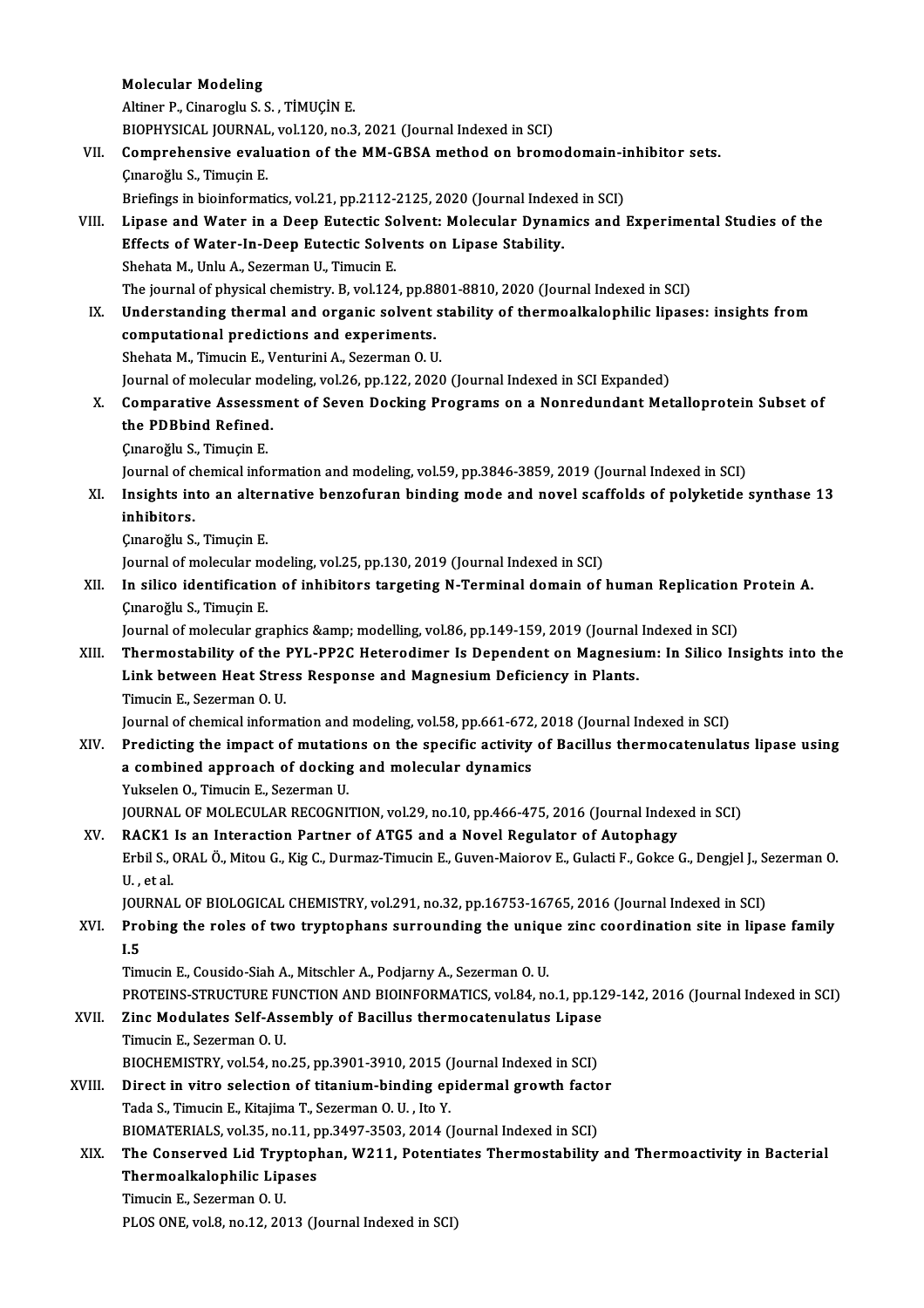- XX. Modifying the catalytic preference of tributyrin in Bacillus thermocatenulatus lipase through in-<br>silies modeling of engume substrate complex Modifying the catalytic preference of tributyr<br>silico modeling of enzyme-substrate complex<br>Durmer E. Kuweek S. Segermen H Modifying the catalytic preferer<br>silico modeling of enzyme-subs<br>Durmaz E., Kuyucak S., Sezerman U.<br>PROTEIN ENCINEERING DESICN & S silico modeling of enzyme-substrate complex<br>Durmaz E., Kuyucak S., Sezerman U.<br>PROTEIN ENGINEERING DESIGN & SELECTION, vol.26, no.5, pp.325-333, 2013 (Journal Indexed in SCI)<br>The dreught response displayed by a DBE binding Durmaz E., Kuyucak S., Sezerman U.<br>PROTEIN ENGINEERING DESIGN & SELECTION, vol.26, no.5, pp.325-333, 2013 (Journal Indexed in<br>XXI. The drought response displayed by a DRE-binding protein from Triticum dicoccoides.
- PROTEIN ENGINEERING DESIGN & SELECTRE<br>The drought response displayed by<br>Lucas S., Durmaz E., Akpınar B., Budak H.<br>Blant physiology and biochamistry , PPP The drought response displayed by a DRE-binding protein from Triticum dicocc<br>Lucas S., Durmaz E., Akpınar B., Budak H.<br>Plant physiology and biochemistry : PPB, vol.49, pp.346-51, 2011 (Journal Indexed in SCI) Plant physiology and biochemistry : PPB, vol.49, pp.346-51, 2011 (Journal Indexed in SCI)<br>Refereed Congress / Symposium Publications in Proceedings

efereed Congress / Symposium Publications in Proceedings<br>I. Rationally designed FOXO4-p53 interfering peptide selectively kills chemo-therapy-induced<br>concessort and dermant sensor sells in vive seculosity of hymposium in ushouted<br>Rationally designed FOXO4-p53 interfering<br>senescent and dormant cancer cells in vivo<br>Timugin E. Eischen J. M. Sezerman II. Cunapeğlu S Rationally designed FOXO4-p53 interfering pe<sub>l</sub><br>senescent and dormant cancer cells in vivo<br>Timuçin E., Fischer J.M. , Sezerman U., Çınaroğlu S.S.<br>Ending Age Belated Diseases: Investment Prespects : senescent and dormant cancer cells in vivo<br>Timuçin E., Fischer J. M. , Sezerman U., Çınaroğlu S. S.<br>Ending Age-Related Diseases: Investment Prospects and Advances in Research conference, New-York, United<br>States Of America, Timuçin E., Fischer J. M., Sezerman U., Çınaroğlu S. S. Ending Age-Related Diseases: Investment Prospects and Advances in Research conference, New-York, United<br>States Of America, 11 - 12 July 2019, pp.39<br>II. Biochemical and structural characterization of the propeptide of pregn States Of America, 11 - 12 July 2019,<br>Biochemical and structural chara<br>protein A and its cellular effects<br>Duren Z.A., Borlaut S. Öz Arelan D. Biochemical and structural characterization of the propeptide of<br>protein A and its cellular effects<br>Durer Z. A. , Bozkurt S., Öz Arslan D., Timuçin E., Vizcarra C. L. , Coskun A.<br>Joint 12th EBSA European Bionhygies Congres

protein A and its cellular effects<br>Durer Z. A. , Bozkurt S., Öz Arslan D., Timuçin E., Vizcarra C. L. , Coskun A.<br>Joint 12th EBSA European Biophysics Congress / 10th IUPAP International Conference on Biological Physics Durer Z. A., Bozkurt S., Öz Arslan D., Timuçin E., Vizcarra C. L., Coskun A. Joint 12th EBSA European Biophysics Congress / 10th IUPAP International Conference on Biological Physics<br>(ICBP), Madrid, Spain, 20 - 24 July 2019, vol.48, pp.149<br>III. Comparative Assessment of Molecular Docking for the Lig

(ICBP), Madrid, Spain, 20 - 24 July 2019, vol.48, pp.149<br>Comparative Assessment of Molecular Docking fo<br>Metalloproteins<br>Timuçin E., Çınaroğlu S. S. Comparative Assessme<br>Metalloproteins<br>Timuçin E., Çınaroğlu S. S.<br>Organelle Biogenesis and

Metalloproteins<br>Timuçin E., Çınaroğlu S. S.<br>Organalle Biogenesis and Function in Cell Physiology and in Disease Conference, İstanbul, Turkey, 27 - 29 May<br>2019 Timuç<br>Organ<br>2019<br>Magn Organalle Biogenesis and Function in Cell Physiology and in Disease Conference, İstanbul, Turkey, 27 - 29<br>2019<br>IV. Magnesium confers stability to the PYL10 PP2C complex at high temperatures Insights from<br>mologylar dynamics

2019<br>Magnesium confers stability to the<br>molecular dynamics simulations<br>SEZEPMAN O U - TIMUCIN E-CETIN Magnesium confers stability to the<br>molecular dynamics simulations<br>SEZERMAN O. U., TİMUÇİN E., ÇETİN E.<br>2nd International Sumnesium on Megn

molecular dynamics simulations<br>SEZERMAN O. U. , TİMUÇİN E., ÇETİN E.<br>2nd International Symposium on Magnesium in Crop Production, Food Quality and Human Health, Sao-Paulo,<br>Prasil 4, .06 November 2014. SEZERMAN O. U. , TİMUÇİN E.,<br>2nd International Symposium<br>Brazil, 4 - 06 November 2014<br>Zine induses self assemblu 2nd International Symposium on Magnesium in Crop Production, Food Quality and Human Health, 3<br>Brazil, 4 - 06 November 2014<br>V. Zinc induces self assembly of thermoalkalophilic lipases A strategy for thermostability<br>TIMUCIN

Brazil, 4 - 06 November 2014<br>Zinc induces self assembly<br>TİMUÇİN E., SEZERMAN O. U.<br>The 29th Annual Sumnosium Zinc induces self assembly of thermoalkalophilic lipases A strategy for thermostability<br>TiMUÇIN E., SEZERMAN O. U.<br>The 28th Annual Symposium of Protein Society, San Diego, CA, United States Of America, 27 - 30 July 2014<br>Zi

TİMUÇİN E., SEZERMAN O. U.<br>The 28th Annual Symposium of Protein Society, San Diego, CA, United States Of America, 27 - 30 July 2014<br>VI. Zinc Induces Self-Assembly Of Bacterial Thermoalkalophilic Lipases: A Strategy For The The 28th Annual Symposiu<br>**Zinc Induces Self-Assen**<br>Timucin E., Sezerman O. U.<br>29th Annual Symposium o Zinc Induces Self-Assembly Of Bacterial Thermoalkalophilic Lipases: A Strategy For Thermostab<br>Timucin E., Sezerman O. U.<br>28th Annual Symposium of the Protein-Society, California, United States Of America, 27 - 30 July 2014

Timucin E., Sezerman O. U.<br>28th Annual Symposium of the Protein-Society, California, United States Of America, 27 - 30 July 2014, vol.23,<br>pp.134 28th Annual Symposium of the Protein-Society, California, United States Of America, 27 - 30 July 2014, vol.23,<br>pp.134<br>VII. Modifying the chain length selectivity of Bacillus thermocatenulatus lipase through computational<br>m

pp.134<br>Modifying the chain length selectivity of I<br>models of the enzyme substrate complex<br>TiMUCIN E, KUVUCAK S, SEZERMAN O U Modifying the chain length selectivity<br>models of the enzyme substrate comprimity is a substrate of the enzyme substrate comprimity of the substrate of the set of the set of the set of the set of the set of the set of the s models of the enzyme substrate complex<br>TİMUÇİN E., KUYUCAK S., SEZERMAN O. U.<br>İstanbul İstatistiksel Fizik Günleri, 28 - 30 June 2012<br>Computational Models for Chain Longth Selecti

- TIMUÇIN E., KUYUCAK S., SEZERMAN O. U.<br>Istanbul Istatistiksel Fizik Günleri, 28 30 June 2012<br>VIII. Computational Models for Chain Length Selectivity of Bacillus thermocatenulatus lipase<br>TIMUÇIN E., KUYUCAK S., SEZERMAN O İstanbul İstatistiksel Fizik Günleri, 28 - 30 ]<br>Computational Models for Chain Leng<br>TİMUÇİN E., KUYUCAK S., SEZERMAN O. U.<br>The International Conference on Engume ( Computational Models for Chain Length Selectivity of Bacillus thermocatenulatus lipase<br>TİMUÇİN E., KUYUCAK S., SEZERMAN O. U.<br>The International Conference on Enzyme Science and Technology, Muğla, Turkey, 31 October - 04 No TİMUÇİN E., KUYUCAK S., SEZERMAN O. U.<br>The International Conference on Enzyme Science and Technology, Muğla, Turkey, 31 October - 04 November 2<br>IX. Modification of Media pH Significantly Improves Recombinant Protein Stabil
	- The International Conference on Enz<br>Modification of Media pH Signifi<br>GÜL Ö., TİMUÇİN E., SEZERMAN O. U.<br>The International Conference on Enz Modification of Media pH Significantly Improves Recombinant Protein Stabilityin Pichia pastoris<br>GÜL Ö., TİMUÇİN E., SEZERMAN O. U.<br>The International Conference on Enzyme Science and Technology, Muğla, Turkey, 31 October -

GÜL Ö., TİMUÇİN E., SEZERMAN O. U.<br>The International Conference on Enzyme Science and Technology, Muğla, Turkey, 31 October - 04 November 20<br>X. Treatment of water polluted with antibiotic resistant bacteria via chlorin The International Conference on Enzyme Sc<br>Treatment of water polluted with antil<br>ÖNCÜ BİLGİN N., TİMUÇİN E., BALCIOĞLU I.<br>Water Contemination Emergensies Confere Treatment of water polluted with antibiotic resistant bacteria via chlorine and<br>ÖNCÜ BİLGİN N., TİMUÇİN E., BALCIOĞLU I.<br>Water Contamination Emergencies Conference, Mülheim, Germany, 11 - 13 October 2010